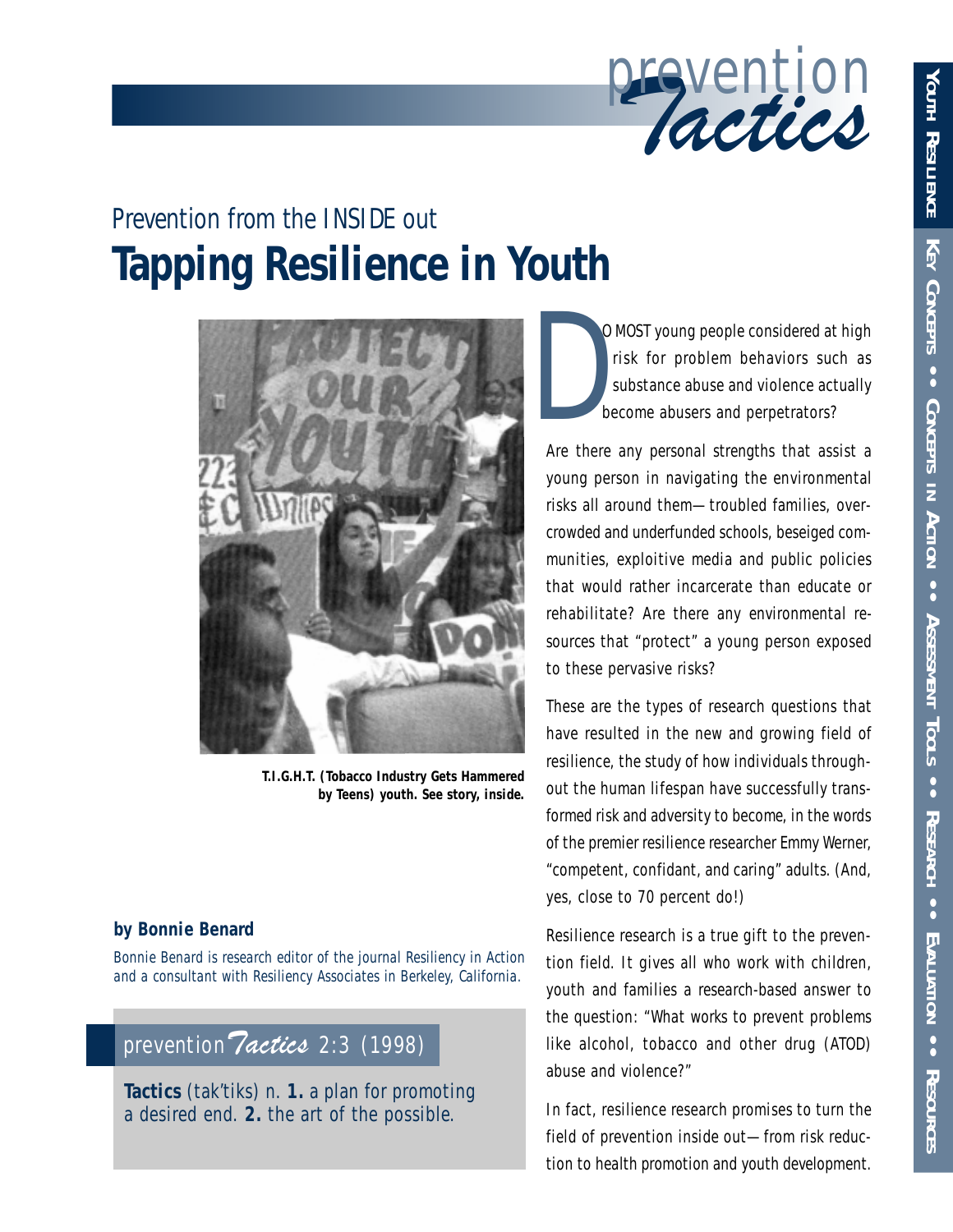## **RESILIENCE: A Research Base for Youth Development**

THE TRADITIONAL approach to prevention planning starts by studying the problem and identifying all the risk factors for getting in trouble with alcohol, drugs, and violence*.* Then "guesses" are made as to what works to alleviate the risks. For ex-

# **KEY CONCEPTS**

ample, parental family management practices

that are too harsh or too lenient are often named as risk factors. The often proposed solution is to create parent education programs. Do these work? Sometimes, sometimes not—depends on how they're done.

Resilience research challenges preventionists to use a planning process focused on promoting *healthy* development. This process starts with creating supports and opportunities designed to meet the basic developmental needs of youth. These needs are identified as:

- safety
- belonging
- respect/self-worth
- autonomy/identity
- mastery/power
- meaning

By creating an environment that meets these basic needs, prevention planning results in healthy developmental outcomes for youth such as competence, confidance, and caring—which in turn prevent the negative outcomes of ATOD abuse and violence. Does all this sound familiar? Of course! It is precisely the youth development approach to prevention discussed in *Prevention Tactics* 2:2.

### **What Works**

So what does resilience research add to this paradigm? It identifies the exact external and internal assets that make youth development work (see Figure 1).

First, resilience research names the specific developmental supports and opportunities—also referred to as protective factors, or external assets—that generate positive developmental outcomes: i.e., caring relationships, high expectations, and opportunities to participate/contribute (see Figure 2). This knowledge shifts the focus of prevention planning away from "fixing the kid" to creating an environment that provides proven supports and opportunities.

Second, resilience research tells us the precise developmental outcomes —also referred to as resilience traits, or internal assets—linked with successful and healthy development: social competence, problem-solving skills, autonomy/identity, and sense of purpose/future (see Figure 3). This information gives preventionists the assets-based language needed to mirror youth's strengths as well as the language necessary for program evaluation.

FIGURE 1



*Resilience research identifies the specific protective factors and resilience traits that make youth development work.*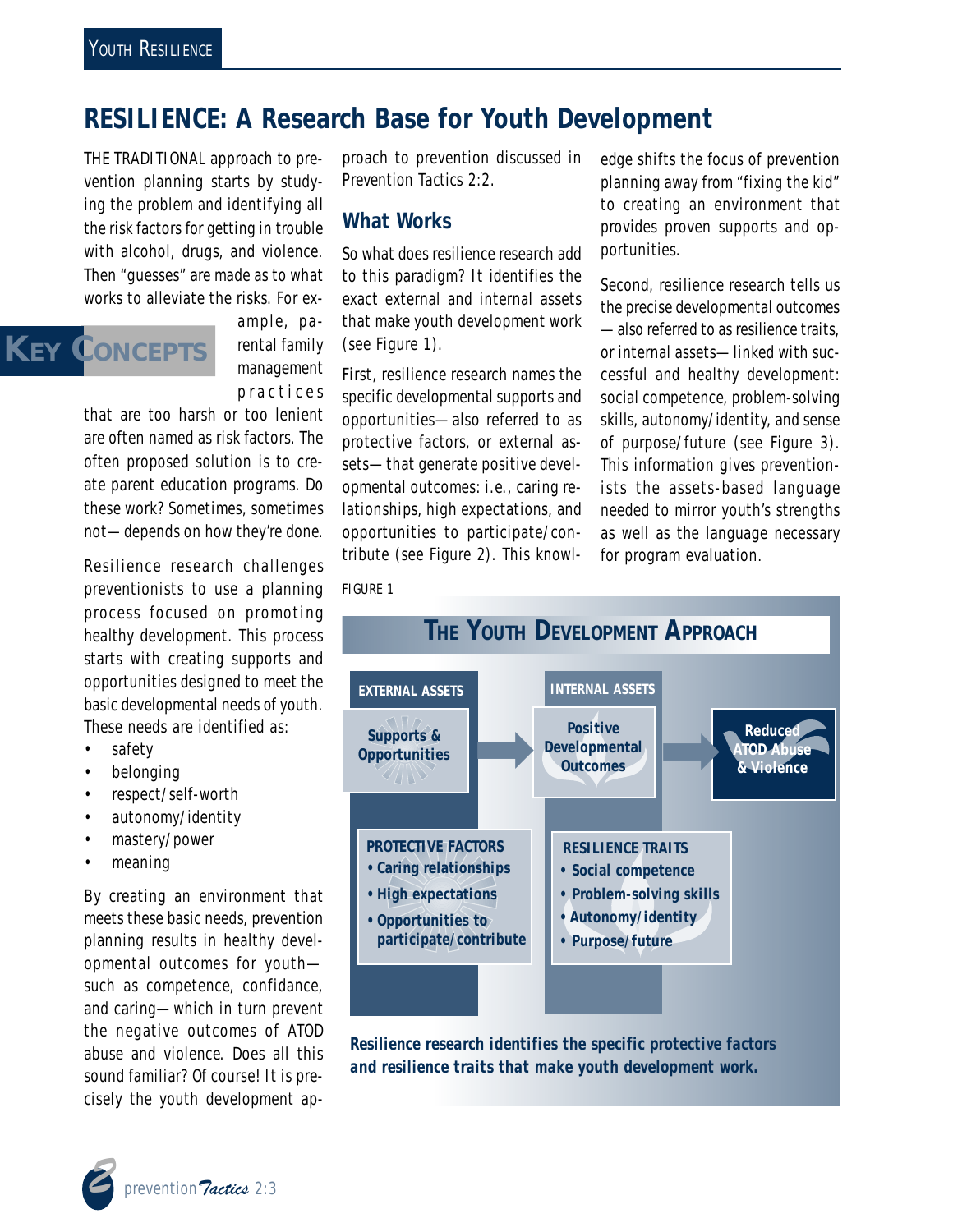FIGURE 2



## **What do RESILIENCE-TAPPING ENVIRONMENTS look like?**

### **PROTECTIVE FACTORS**

**Opportunities**

 $\mathscr{G}/\!/$ |\\ $\mathscr{G}$ 

### **Caring relationships**

- □ unconditional love
- ❑ spends time with
- ❑ pay sattention to
- ❑ interested in
- ❑ nonjudgmental listening
- ❑ basic trust
- ❑ patience
- $\Box$  gets to know interests, strengths, dreams

❑ compassion (looking beneath problem behavior/appearance)

### **High expectations**

- □ belief in innate resilience
- ❑ respect
- ❑ positive attribution
- □ quidance without coercion
- □ freedom with structure
- ❑ rituals/rites-of-passage
- ❑ focuses on strengths
- ❑ teaches innate resilience
- $\Box$  challenges with support messages
- ❑ reframing
	- (problems to resources; damage to challenge)

### **Opportunities to participate/contribute**

- ❑ inclusive
- (welcomes gifts of all)
- ❑ reflection-dialog-action
- ❑ planning
- □ decision making
- ❑ problem solving
- □ youth owned and driven
- ❑ mastery experiences
- $\Box$  skill building
- □ active learning
- ❑ service
- ❑ group process

### **INTERNAL ASSETS**

### **What does RESILIENCE look like?**

**Positive Developmental Outcomes**

### **Social competence**

- ❑ empathy and c aring for others
- ❑ communication skills (assertiveness, listening, writing, creative expression)
- ❑ cross-cultural competence

### **Autonomy/identity**

- ❑ self-efficacy, self-agency
- ❑ internal locus of control
- ❑ mastery
- ❑ self-awareness
- ❑ distancing (detaching from negative influences)

### **Problem-solving skills**

- ❑ planning and goal-setting
- ❑ decision-making
- ❑ conflict resolution/negotiation ❑ goal-direction
- ❑ resourcefulness
- ❑ metacognition (recognizing the role of
- thinking in one's behavior) ❑ critical consciousness
	- (deconstructing messages of exploitation)

### **RESILIENCE TRAITS Sense of purpose and future**

- ❑ special interest
- ❑ imagination
- 
- □ achievement motivation
- ❑ educational aspiraton
- ❑ persistence
- ❑ optimism
- ❑ faith/spiritual connection
- ❑ coherence/sense of meaning



FIGURE 3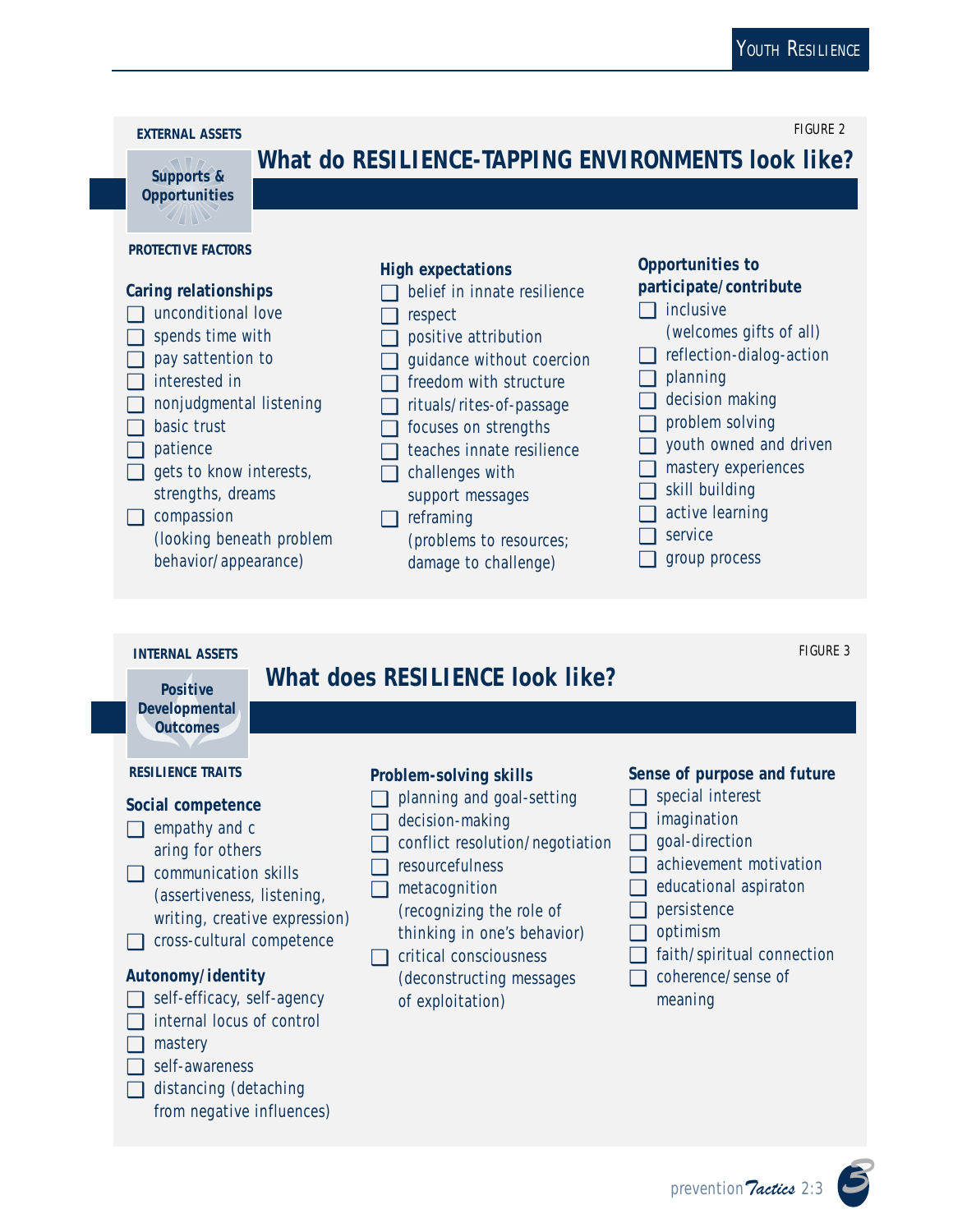## **INSIDE-OUT PREVENTION: The Power of Belief**



BESIDES PROVIDING the youth development approach with a research base and delineating the nature of both internal and external assets, resilience research adds one more component to the youth development approach. It articulates quite clearly just where and how change starts: with the *adult's belief* in innate resilience of youth— in their capacity for successful learning and healthy development. The most common refrains in resilience research are:

> **"She** *believed* **in me when I didn't believe in myself."**

> **"He** *saw* **something in me I didn't know I had."**



## **LF-ASSESSMENT TOOL**

### **Recognizing our own resilience**

**As adults we must recognize the source of our own resilience. We must personally grapple with questions such as:**

- ❑ **What tapped my own resilience?**
- ❑ **What occurred in my life that brought out my strength and capacity?**
- ❑ **How am I connecting this knowledge to what I do in my work with young people?**

**Only when this belief is in place are we truly able to create the caring relationships, high expectation messages, and opportunities to participate and contribute that will engage the innate resilience in our young people.**

Just as the field of medicine has established the power of one's belief in physical healing, studies of resilient overcoming document the power of even one person believing in you. The key to young people seeing themselves in new ways seeing their own worth and their power to act — is *us having the eyes to see* resilience despite risk, strength despite problems, courage in the face of challenge.

As one researcher writes:

"Facilitating resilience is more a matter of orientation than explicit intervention...It insists that you hold a broad developmental view of growth and change, realizing that there are always untapped degrees of freedom for the motivated to mobilize" (Higgins, 1994).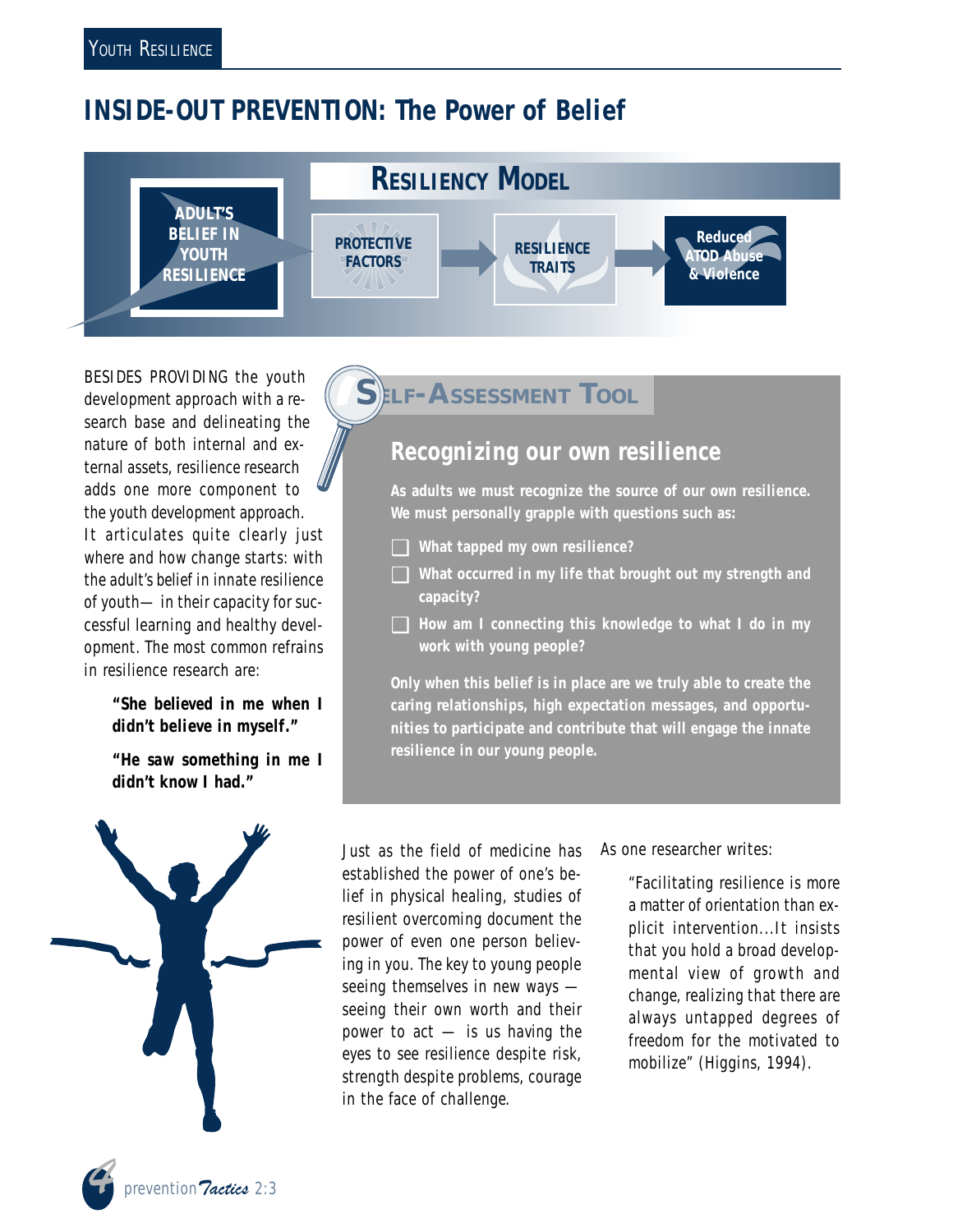## **ATOD STRATEGIES**

THE YOUTH development/resilence approach is about promoting the mental, physical, social, emotional and spiritual health of young people and thereby preventing unhealthy behaviors.

Are there any *specific* ATOD abuse prevention strategies that are especially grounded in this approach?

In this writer's opinion, three strategies stand out:

• *Media literacy & advocacy* that helps young people develop a critical consciousness about being targeted by both media and corporate industries as well as strategies for fighting back.

• *Cross-age mentoring* that gives youth adult role models while they, in turn, mentor younger youth.

• *Youth-driven community service learning* in which young people are given leadership opportunities to serve their schools and communities.

### **T.I.G.H.T. — A Case In Point**

AS THE ADULT DIRECTOR OF A YOUTH-DRIVEN PROJECT, Colleen Floyd-Carroll operates from "[t]he strong belief in the power —the mean-

ingful agency—of young people to better themselves and their communities. All they need is the opportu-

**CONCEPTS IN ACTION**

nity—and a chance to learn some new skills," stresses Floyd-Carroll. "We dramatically underestimate the capabilities of young people."

T.I.G.H.T consists of four regional youth organizing projects that train teams of youth in Contra Costa County to become activists against tobaco industry targeting of young people. These youth-staffed, youthdriven projects develop diverse local youth leadership in communities especially targeted by the tobacco industry. Floyd-Carroll serves as adult mentor and trainer to regional *youth coordinators* who, along with a staff of *youth outreach workers* (two in each region), train *youth advocates* in community outreach and organizing, and working with policy makers, community leaders, merchants and other adult decision-makers.

What skills do the youth involved learn? According to Floyd-Carroll, they develop leadership skills in the areas of public speaking, problem-solving, program planning and management, volunteer recruitment, group facilitation, conflict resolution, and media advocacy. Sound familiar? You bet—critical internal assets named in the resilience literature, created by a program environment rich in caring relationships, high expectation messages, and opportunities for participation and contribution. Furthermore, these young people are learning the most important lessons adults can give youth—that they are

**T.I.G.H.T. (Tobacco Industry Gets Hammered by Teens) members display high expectations of the Contra Costa County Board of Supervisors**

A "triple whammy" is a prevention program that incorporates all three—as the success of T.I.G.H.T., a youth-run anti-tobacco program, demonstrates. See story, right.



worthwhile, that they have gifts to give their schools and communities, that they have the power to make a difference in this world.

On June 18 the Contra Costa County Board of Supervisors adopted most of the points of the Tobacco Free Youth Ordinance, which helps reduce the sale of tobacco to underage smokers and curbs advertising aimed at youth.

This ordinance was conceived and drafted by T.I.G.H.T. youth.

Youth development preventionists like Floyd-Carroll are turning prevention inside out. They work not only from a belief in young people's innate resilience but from a belief their capacity to *role model for adults* what being a caring and compassionate citizen really means.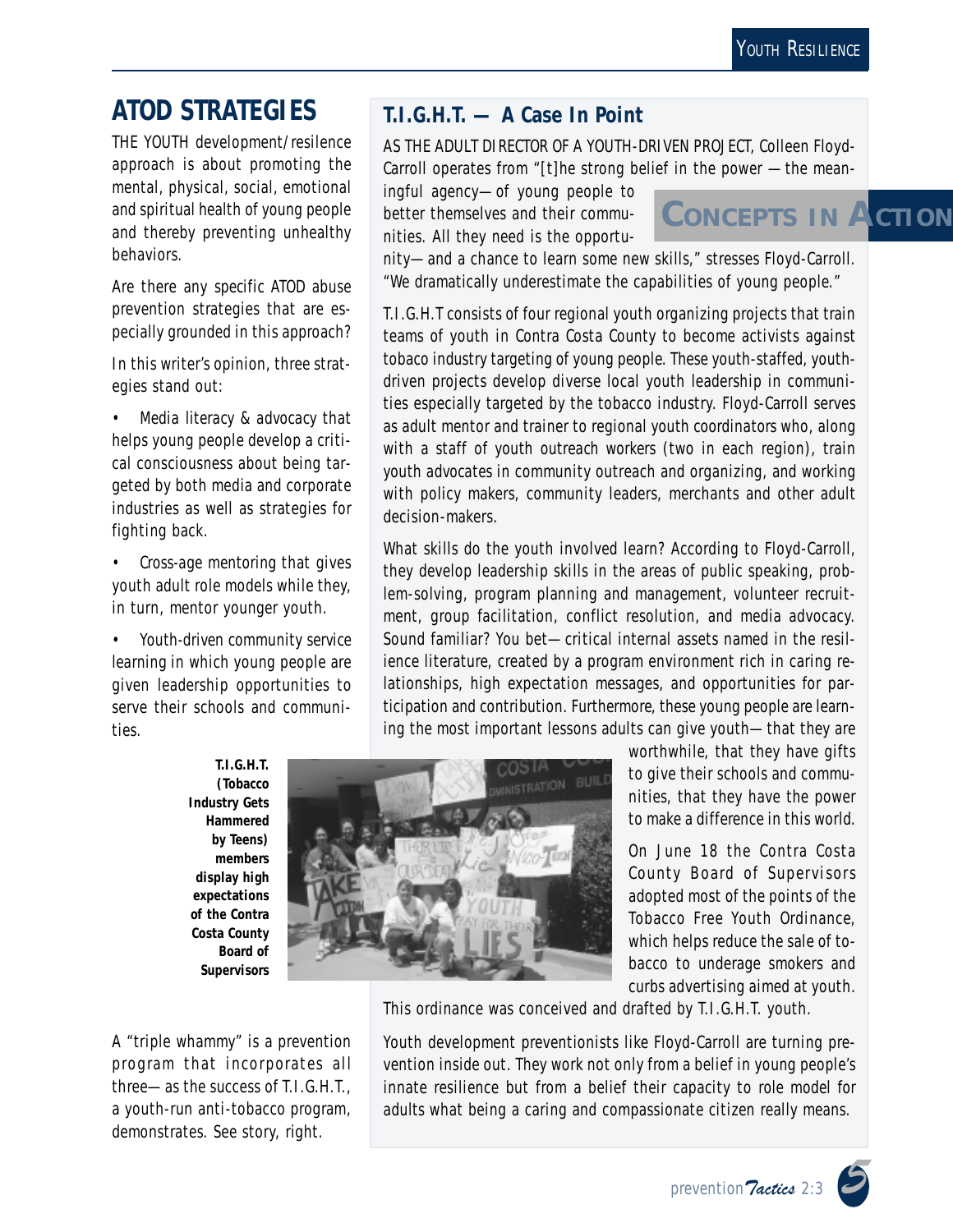## **CONNECTEDNESS: The Critical Difference in Adolescent Health**

OVER 12,000 ADOLESCENTS (drawn from an initial pool of over 90,000) across the nation were followed from 7th through 12th grades in the National Longitudinal Study on

## **RESEARCH**

Adolescent Health. This study was the first to examine *protective* factors as well as risk

factors in the individual, family, and school. Four domains of adolescent health were assessed: emotional health, violence, substance use (cigarettes, alcohol, and marijuana), and sexuality.

According to University of Minnesota and University of North Carolina researchers:

> "It is clear that when demographic characteristics are controlled, social contexts count. Specifically, we find consistent evidence that perceived caring and connectedness to others is important in understanding the health of young people today."

Major findings regarding risk factors included: guns in the home was the major risk factor for violence; presence of ATOD in the home was the major risk factor for use; perceived student prejudice was the one school-related risk factor associated with emotional distress. The real exciting findings, however, lay in what the researchers found to protect adolescents against healthrisk behaviors.

In terms of the individual, their major finding was that "[p]arentfamily connectedness and perceived

## **WHY AND HOW RESILIENCE WORKS...**

Lifespan studies of resilience as well as research into healthy families, successful schools, competent communities, learning organizations, and program evaluation research reveal that positive individual outcomes consistently result from experiencing family, school, community, and program environments that provide caring relationships, high expectation messages, and ongoing opportunities for meaningful participation and contribution. Just why are these so powerful? How is it that their effects are found across cultures, across genders, across time and place?

The very simple answer is that human beings are *hard-wired for resilience*—we all have the capacity to transform how we see ourselves and our lives. This is a capacity we tap when we are in environments where we experience safety, belonging, respect for our autonomy and identity, mastery and power, and a sense of meaning.

As an astute, ex-gangbanger observed, "Kids can walk around trouble if there is *somewhere* to walk to and *someone* to walk with" (in McLaughlin et al., 1994). This is the power of youth development this is *resiliency in action!*

### school connectedness were protective against every health risk behavior measure except history of pregnancy."

In terms of the family, the researchers commented that while much attention has been placed on the physical presence of a parent in the home as reducing the risk for substance use: "[i]t is consistently less significant than parental connectedness (e.g., feelings of warmth, love and caring from parents)."

A second major family protective factor was parental expectations regarding school achievement. This factor was associated with lower levels of all risk behaviors except suicidality, in which only parentfamily connectedness was protective.

In terms of school, the researchers stated, "While much emphasis is placed on school policies governing adolescent behaviors, such policies appear . . . to have limited associations with the student behaviors under study." Rather, *school connectedness,* "influenced in good measure by perceived caring from teachers and high expectations for student performance" was found to make the critical difference.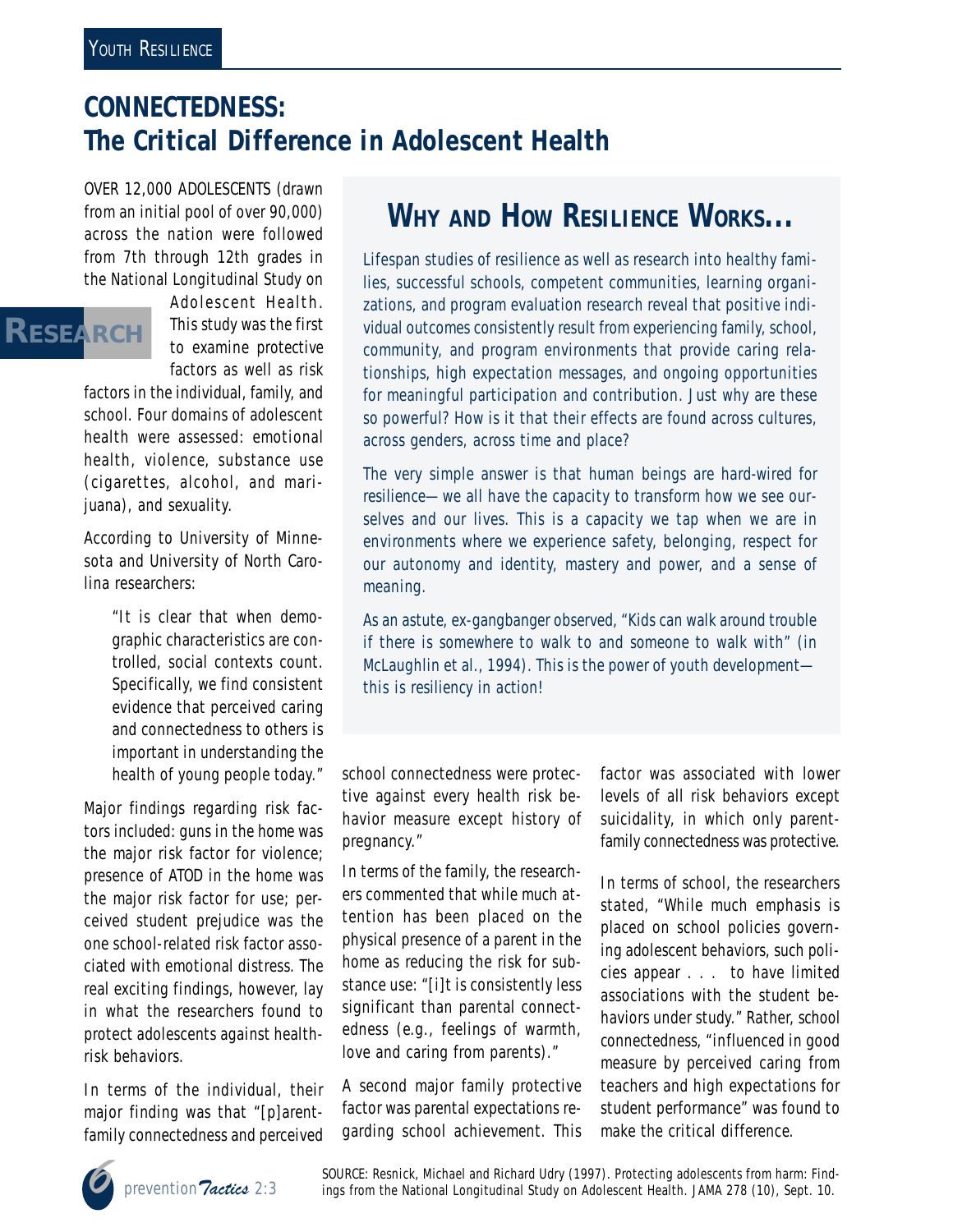## **MENTORING: The Power of** *Developmental* **Relationships**

IN 1995 Public/Private Ventures published its final volume of its three-year, \$2 million evaluation of Big Brothers/Big Sisters of America—an impact study of the oldest and most carefully structured mentoring effort in the U.S.

According to *Making A Difference:* "Our research presents clear and encouraging evidence that caring relationships between adults and youth can be created and supported by programs, and can yield a wide range of tangible benefits. The most notable results are the deterrent effect on initiation of drug and alcohol use, and the overall positive effects on academic performance that the mentoring experience produced." This study provides powerful research support for inside-out prevention, i.e., a youth development approach.

Using a classical experimental research methodology with random

assignment, P/PV conducted a comparative study of almost 1,000 10 to 16-year-olds who applied to BB/ BS programs in eight geographically diverse citites in 1992 and 1993. Half of these youth were randomly assigned to a treatment group for which BB/BS matches were made or attempted; the other half were assigned to waiting lists. After 18 months the two groups were compared. BB/BS participants were:

- 46 percent less likely to use illegal drugs (70 percent for minority youth!)
- 27 percent less likely to drink
- One-third less likely to hit
- Half as likely to skip school

These youth felt more competent about doing schoolwork and showed "modest gains" in their gradepoint averages. Moreover, they improved their relationships with both their parents and their peers relative to their control counterparts.

### **SELF-ASSESSMENT TOOL**

### **Are you turning lives around?**

**Critical to prevention planning from a resilience perspective is ongoing assessment of just** *how* **our programs are operationalizing environmental assets. Do we have the** *people* **and** *places—***the caring relationships with high expectation messages and the opportunities to participate and contribute—that turn lives around?**

**Turn the list of characteristics of resilience-tapping environments on page 2 into a checklist and evaluate yourself. Better yet, ask your youth to do the assessment. Ultimately, it is** *their* **perceptions of caring, of being believed in, and of having opportunities to be heard and to contribute that count.**

In a companion study, *Building Relationships with Youth in Program Settings*, P/PV examined the nature of the relationships that produced these positive outcomes. The sustained relationships were those in which the mentor saw him/herself as a friend, not as a teacher or preacher out to "fix the kid." These relationships were grounded in the *mentor's belief* that s/he was there to meet the developmental needs of youth—to provide supports and opportunities the youth did not currently have. These volunteers placed top priority on having the relationship enjoyable and fun to both partners. They were "there" for the young person, listened nonjudgmentally, looked for the youth's interests and strengths, and incorporated the youth into the decisionmaking process. Of these relationships, 93 percent met consistently and 91 percent were ongoing at the end of the 18 months.

Contrasted to the developmental relationships were the "prescriptive" mentors who saw their role as one of "fixing" kids—especially to improve school performance and classroom behavior. According to the researchers, "What seemed to stand out for these prescriptive volunteers was less the deficiencies present in the youth's environment, and more those present in the youth themselves." Of these prescriptive relationships, only 29 percent met consistently and only 32 percent were ongoing at the study's termination.

A major lesson for preventionists!

**EVALUATION**